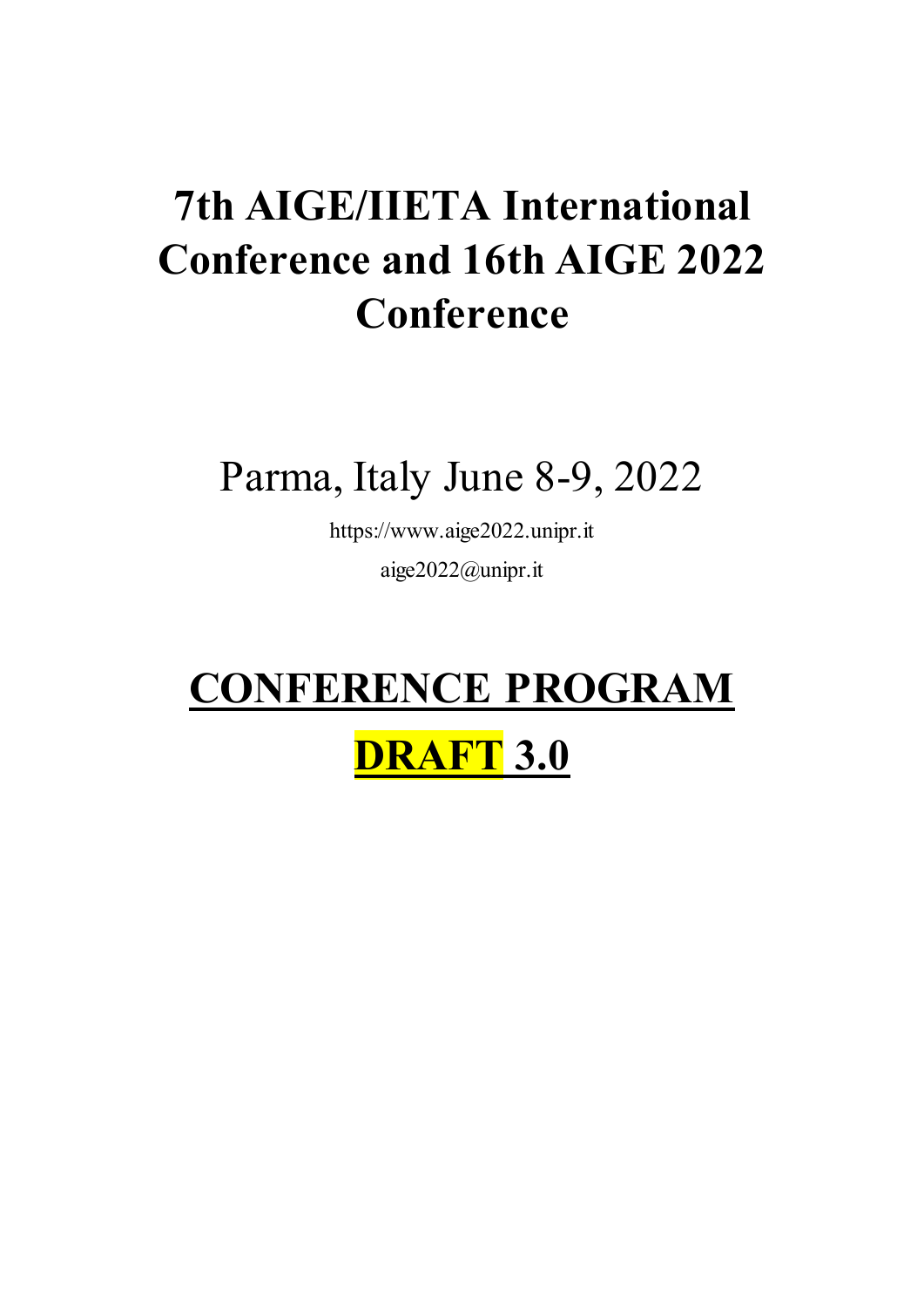## **Wednesday, June 8th**

| 8:30-10:00       | Registration                                                                                                                                                                                                                                                                                                                           |
|------------------|----------------------------------------------------------------------------------------------------------------------------------------------------------------------------------------------------------------------------------------------------------------------------------------------------------------------------------------|
| $10:00 - 10:30$  | Open Ceremony, Room K8                                                                                                                                                                                                                                                                                                                 |
| 10:30-11:00      | Coffee Break                                                                                                                                                                                                                                                                                                                           |
| <b>Session 1</b> | The rmodynamics and Heat Transfer I-Room K8                                                                                                                                                                                                                                                                                            |
| $11:00 - 11:20$  | CHECK TEMPERATURE: a small-scale elastocaloric device for the<br>cooling of the electronic circuits.<br>Luca Cirillo, Adriana Greco, Claudia Masselli                                                                                                                                                                                  |
| $11:20 - 11:40$  | Preliminary analysis of a novel battery thermal management system<br>based on a low boiling dielectric fluid.<br>Luca Giammichele, Valerio D'alessandro, Matteo Falone, Renato<br>Ricci                                                                                                                                                |
| $11:40 - 12:00$  | Numerical Resolution of the Fourier's Inverse Problem supervised<br>by an Optimization Model for Determining the Thermal Diffusivity<br>of homogeneous materials: Theoretical analysis and experimental<br>validation.<br>Roberto Baccoli, Andrea Medda, Nicola Pintus, Amit Kumar,<br>Gianluca Gatto, Anna Concas, Giuseppe Rodriguez |
| $12:00 - 12:20$  | Thermal and visual remote sensing of residential buildings by UAV.<br>Marco Ottaviani, Luca Giammichele, Federico Fioretti, Renato<br>Ricci                                                                                                                                                                                            |
| $12:20 - 12:40$  | Semi-empirical correlations and an artificial neural network for<br>liquid dynamic viscosity of low GWP refrigerants.<br>Giovanni Di Nicola, Sebastiano Tomassetti, Mariano Pierantozzi,<br>Pio Francesco Muciaccia                                                                                                                    |
| $12:40 - 13:00$  | Thermofluid-dynamic characterization of the elastocaloric<br>air<br>conditioner SUSSTAIN-EL.<br>Luca Cirillo, Adriana Greco, Claudia Masselli                                                                                                                                                                                          |
| <b>Session 2</b> | Energy Conversion and Management I – Room K9                                                                                                                                                                                                                                                                                           |
| $11:00 - 11:20$  | Mechanical Vapour Recompression (MVR): a review of applications<br>and a comparison with Thermal Vapour Recompression (TVR).<br><b>Renato Lazzarin</b>                                                                                                                                                                                 |
| $11:20 - 11:40$  | The Laminar Flame Speed of Iso-Octane/Air/Ozone Lean Mixtures<br>under Engine-Like Thermo-chemical Conditions.<br>Marco D'amato, Antonio Cantiani, Vinicio Magi, Annarita Viggiano                                                                                                                                                     |
| $11:40 - 12:00$  | Natural gas system decarbonization by green hydrogen injection: a<br>distributed approach.<br>Giorgio Grossi, Fausto Arpino, Michele Bertone, Christian Canale,<br>Laura Canale, Gino Cortellessa, Marco Dell'isola, Giorgio Ficco,<br>Linda Moretti                                                                                   |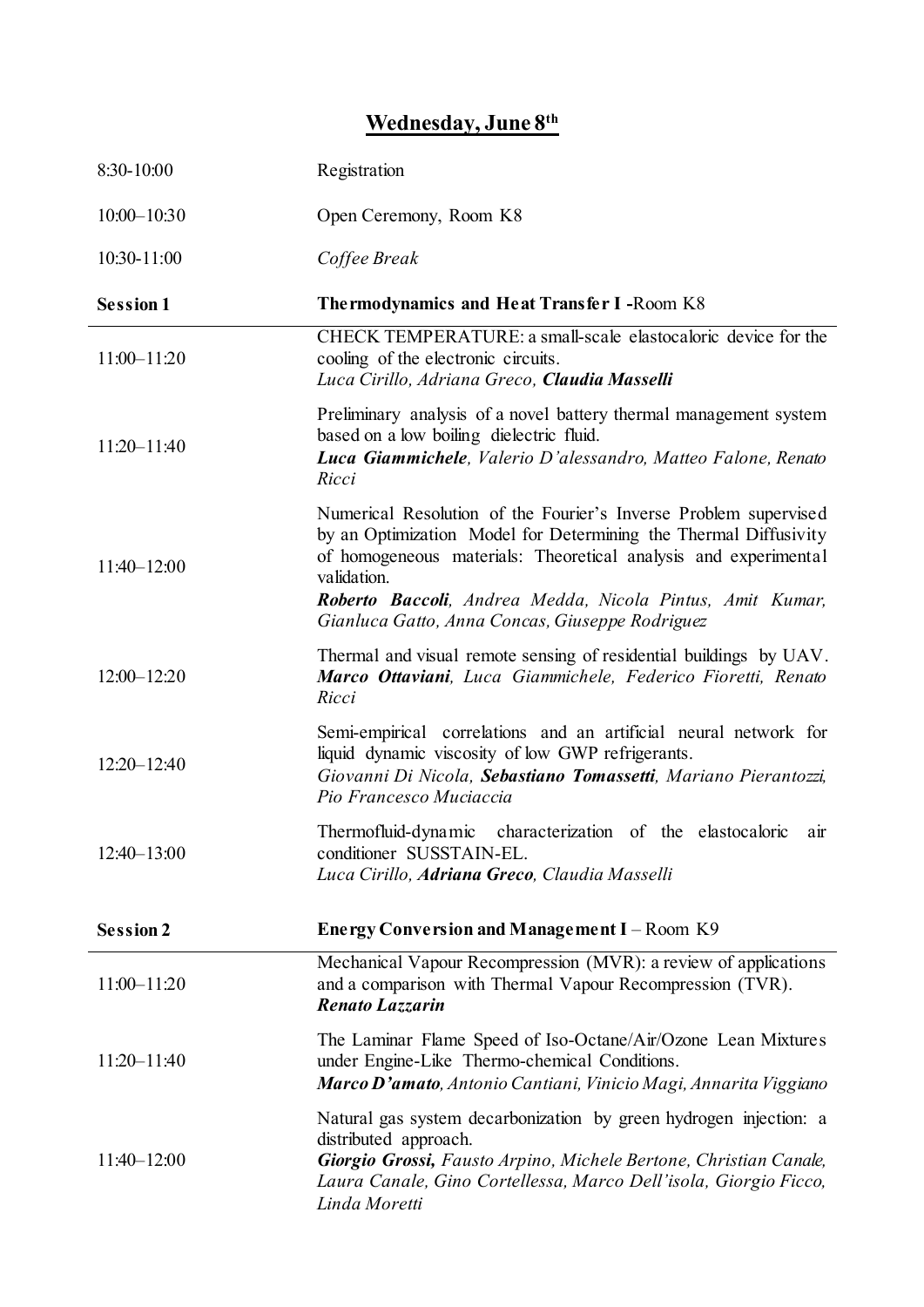| $12:00 - 12:20$  | A management strategy for multi-source heat pump systems.<br>Giuseppe Emmi, Marco Cavazzuti, Michele Bottarelli                                                                                                                                                                                                                                                                                                                                                                                                                                                                                  |
|------------------|--------------------------------------------------------------------------------------------------------------------------------------------------------------------------------------------------------------------------------------------------------------------------------------------------------------------------------------------------------------------------------------------------------------------------------------------------------------------------------------------------------------------------------------------------------------------------------------------------|
| $12:20 - 12:40$  | A student-driven multilevel approach for increasing energy<br>sustainability of remote areas in the Emilia Romagna Apennines.<br>Simone Pedrazzi, Nicolò Morselli, Marco Puglia, Filippo Ottani,<br>Massimiliano Parenti, Davide Parmeggiani, Aurora De Luca,<br>Martina Grasso Silvestro, Anna Spartà, Francesco Tavani, Pietro<br>Fontana, Niccolò Martini, Mattia Martire, Manuel Bertoni, Luisa<br>Cannas, Martina Benacci, Leonardo Beltrami, Alessandro Francini,<br>Margherita Zanichelli, Gaetano Rossi, Emiliano N. Guberman<br>Villafane, Islam H. El Nabbi and <b>Giulio Allesina</b> |
| $12:40 - 13:00$  | Comparative environmental performance analysis of two air<br>conditioning systems by using Expanded Total Equivalent Warming<br>Impact metric.<br>Elisa Marrasso, Francesca Ceglia, Maurizio Sasso, Carlo Roselli,<br>Giovanna Pallotta                                                                                                                                                                                                                                                                                                                                                          |
| 13:00-14:15      | Lunch                                                                                                                                                                                                                                                                                                                                                                                                                                                                                                                                                                                            |
| <b>Session 3</b> | <b>Energy in Food processing – Room K8</b>                                                                                                                                                                                                                                                                                                                                                                                                                                                                                                                                                       |
| 14:15-14:35      | Energy cost and parmesan cheese. An overview in the different<br>energy fluxes needed to produce a parmesan wheel.<br>Marco Puglia, Nicolò Morselli, Giulio Allesina, Simone Pedrazzi,<br>Filippo Ottani, Filippo Raguzzoni, Alberto Muscio, Paolo Tartarini                                                                                                                                                                                                                                                                                                                                     |
| 14:35-14:55      | Assessment of the volume and material container influence on juice<br>cooling process.<br>Alessio Suman, Nicola Zanini, Riccardo Friso, Michele Pinelli, Luca<br><b>Bottos</b>                                                                                                                                                                                                                                                                                                                                                                                                                   |
| 14:55-15:15      | Average and local analysis of the effect of transversal and helical wall<br>corrugation on convective heat transfer.<br>Luca Cattani, Matteo Malavasi, Fabio Bozzoli, Sara Rainieri                                                                                                                                                                                                                                                                                                                                                                                                              |
| 15:15-15:35      | Development and characterization of a new passive device for the<br>temperature management in wine fermenter tank.<br>Matteo Malavasi, Luca Cattani, Fabio Bozzoli, Sara Rainieri                                                                                                                                                                                                                                                                                                                                                                                                                |
| <b>Session 4</b> | Energy and Environmental Policy – Room K9                                                                                                                                                                                                                                                                                                                                                                                                                                                                                                                                                        |
| 14:15-14:35      | the economic and environmental<br>Investigating<br>impacts of a<br>shift towards hydrogen-based solutions for steel<br>technological<br>manufacture in high-renewable electricity mix scenarios for Italy.<br>Marco Conte, Lorenzo Rinaldi, Francesco Tonini, Tommaso<br>Fumagalli, Giacomo Lorenzin, Paolo Piras, Gian Giacomo<br>Sommariva, Emanuela Colombo                                                                                                                                                                                                                                   |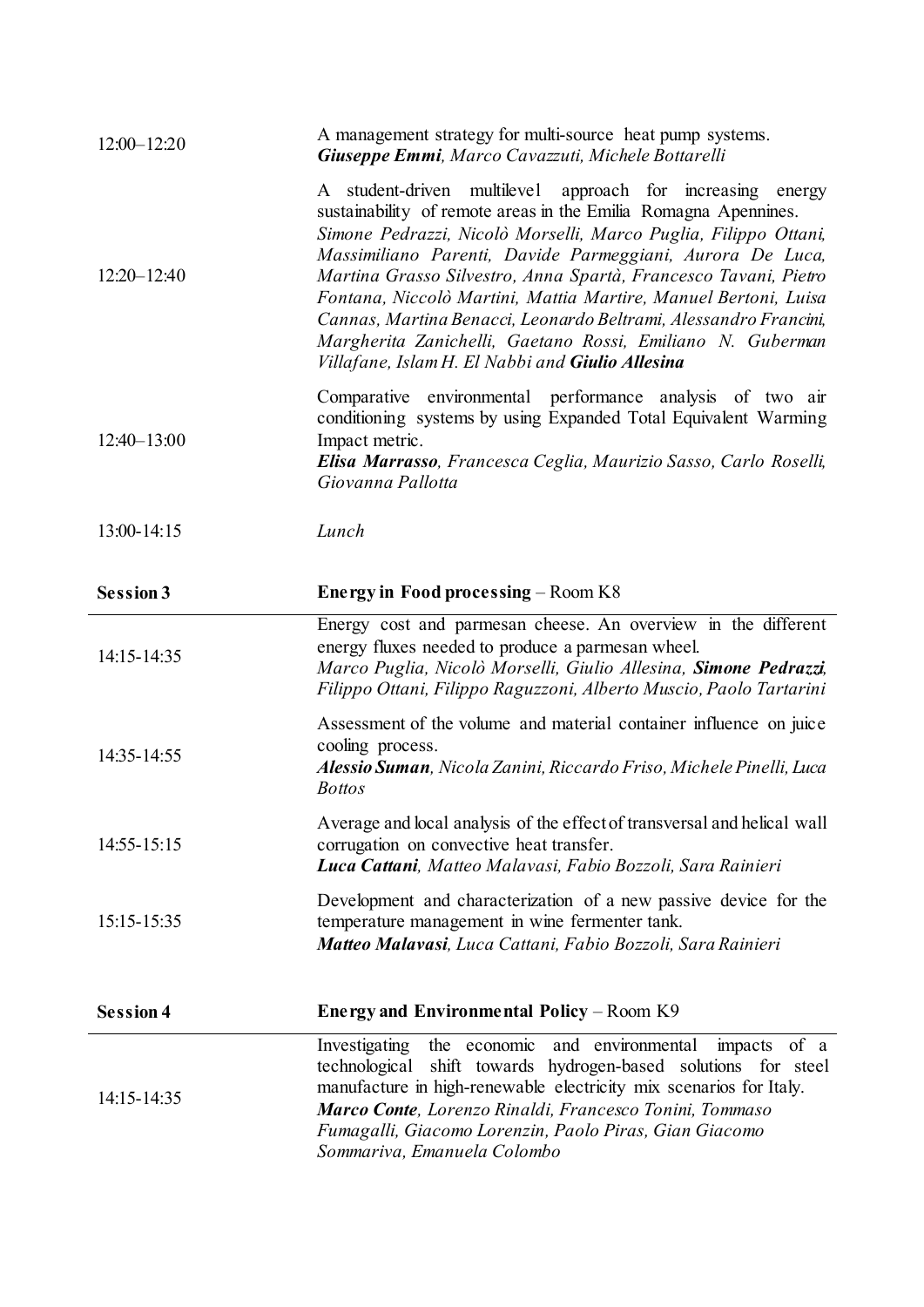| 14:35-14:55 | A simplified methodology for indoor environments evaluation<br>correlated to airborne transmission: the case of a university classroom<br>with vertical low-velocity ventilation.<br>Marco Puglia, Nicolò Morselli, Filippo Ottani, Giulio Allesina,<br>Simone Pedrazzi, Alberto Muscio, Andrea Cossarizza, Paolo<br>Tartarini |
|-------------|--------------------------------------------------------------------------------------------------------------------------------------------------------------------------------------------------------------------------------------------------------------------------------------------------------------------------------|
| 14:55-15:15 | Digital platforms for Renewable Energy Communities projects: an<br>overview.<br>Francesco Demetrio Minuto, Andrea Lanzini, Romano Borchiellini                                                                                                                                                                                 |
| 15:15-15:35 | Microclimate assessment at real experimental conditions for green<br>energy urban policy.<br>Cristina Piselli, Carla Balocco, Ilaria Pigliautile, Claudia Fabiani,<br>Roberta Jacoby Cureau, Fabio Sciurpi, Anna Laura Pisello, Franco<br>Cotana                                                                               |
| 15:35-16:00 | Coffee Break                                                                                                                                                                                                                                                                                                                   |
| 16:00-17:45 | <b>Round Table - Room K8</b>                                                                                                                                                                                                                                                                                                   |
|             | 2022: quale transizione energetica?                                                                                                                                                                                                                                                                                            |
| 18:00-19:00 | <b>AIGE Board Meeting</b>                                                                                                                                                                                                                                                                                                      |
| 20:30       | Gala Dinner - Ristorante "Il Cortile"<br>Borgo Paglia, 3, 43125 Parma PR                                                                                                                                                                                                                                                       |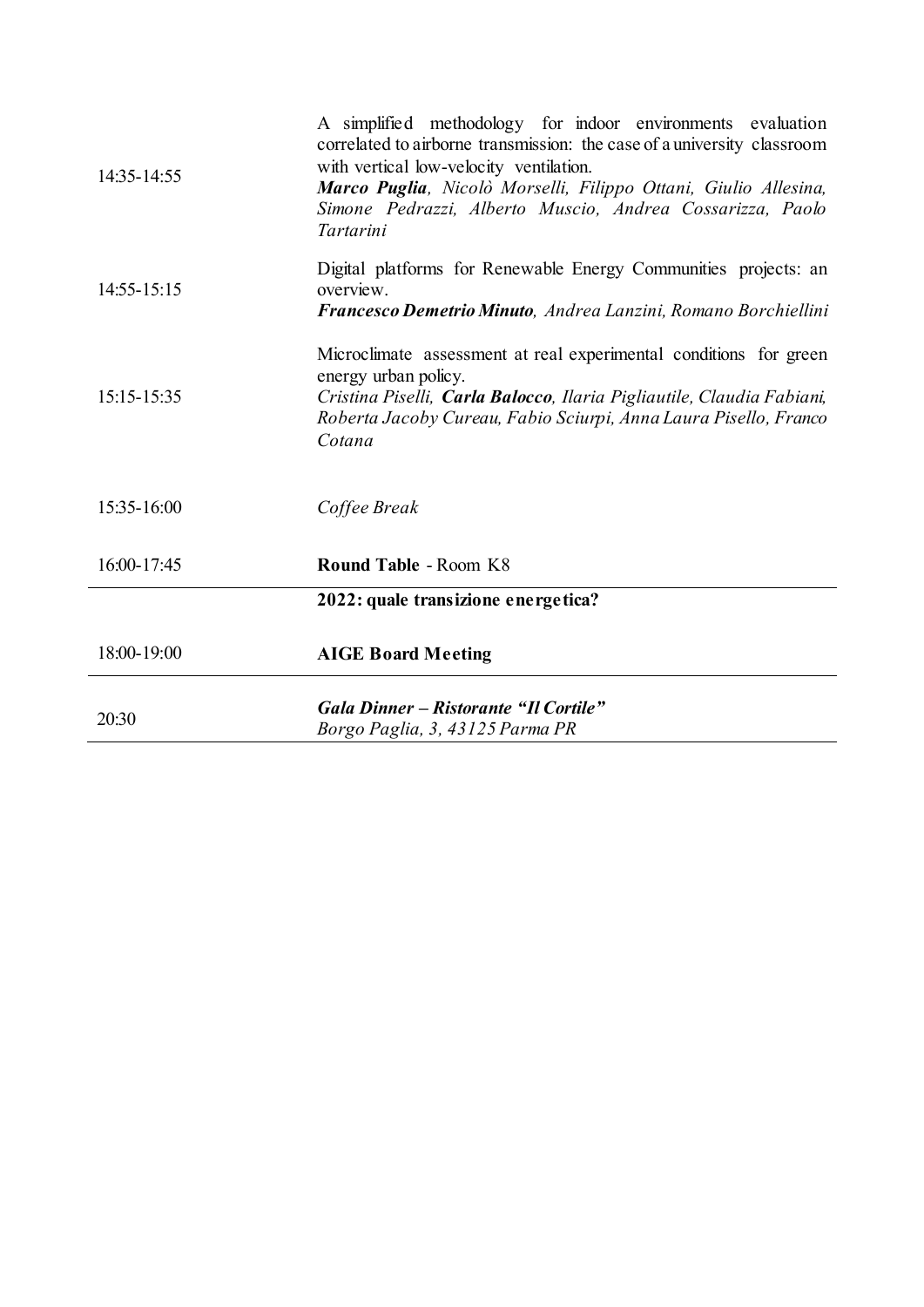### **Thursday, June 9th**

| 9:00-9:20        | Registration                                                                                                                                                                                                                |
|------------------|-----------------------------------------------------------------------------------------------------------------------------------------------------------------------------------------------------------------------------|
| <b>Session 5</b> | <b>Thermodynamics and Heat Transfer II - Room K8</b>                                                                                                                                                                        |
| $9:20 - 9:40$    | Local heat flux analysis of a thin Loop Heat Pipe.<br>Luca Pagliarini, Kelvin Guessi Domiciano, Larissa Krambeck,<br>Fabio Bozzoli, Marcia Mantelli                                                                         |
| $9:40 - 10:00$   | Replacing Batteries With Water By An Innovative Evaporative<br>Cooling Process For Vehicle Air Conditioning.<br>Nicolò Morselli, Marco Puglia, Simone Pedrazzi, Giulio Allesina,<br>Alberto Muscio, Paolo Tartarini         |
| $10:00 - 10:20$  | Numerical solution of convective heat transfer problems<br>over<br>complex 3D geometries using the RBF-FD meshless method.<br>Davide Miotti, Riccardo Zamolo, Enrico Nobile                                                 |
| $10:20 - 10:40$  | Towards large-scale simulation of indoor thermal conditions in<br>buildings supplied with district heating: model evaluation based on<br>experimental data.<br>Benedetta Grassi, Adriano Maria Lezzi, Mariagrazia Pilotelli |
| $10:40 - 11:00$  | GIS-based tool for outdoor thermal comfort.<br>Guglielmina Mutani, Simone Beltramino                                                                                                                                        |
| <b>Session 6</b> | Energy Conversion and Management II - Room K9                                                                                                                                                                               |
| $9:20 - 9:40$    | On the interoperability of Building Information Modeling for Energy<br>Analysis: the case study of the Maritime Station of Napoli (Italy).<br>Vittoria Battaglia, Alberto Carotenuto, Alessandro Mauro, Gennaro<br>Normino  |
| $9:40 - 10:00$   | Proposal and validation of a new innovative solution for green<br>hydrogen storage, via clathrate hydrates.<br>Alberto Maria Gambelli, Beatrice Castellani, Mirko Filipponi,<br>Andrea Nicolini, Federico Rossi             |
| $10:00 - 10:20$  | Smart controllers for integrated energy systems.<br>Agostino Gambarotta, Mirko Morini, Costanza Saletti                                                                                                                     |
| $10:20 - 10:40$  | Comparison of combustion and gasification for combined heat and<br>power cogeneration from woody biomass: a numerical analysis.<br>Alberto Carotenuto, Simona Di Fraia, M. Rakib Uddin, Laura<br>Vanoli                     |
| $10:40 - 11:00$  | Pyrogasification to produce bioges and biomethane from wood<br>wates.<br><b>Ferruccio Trifirò</b>                                                                                                                           |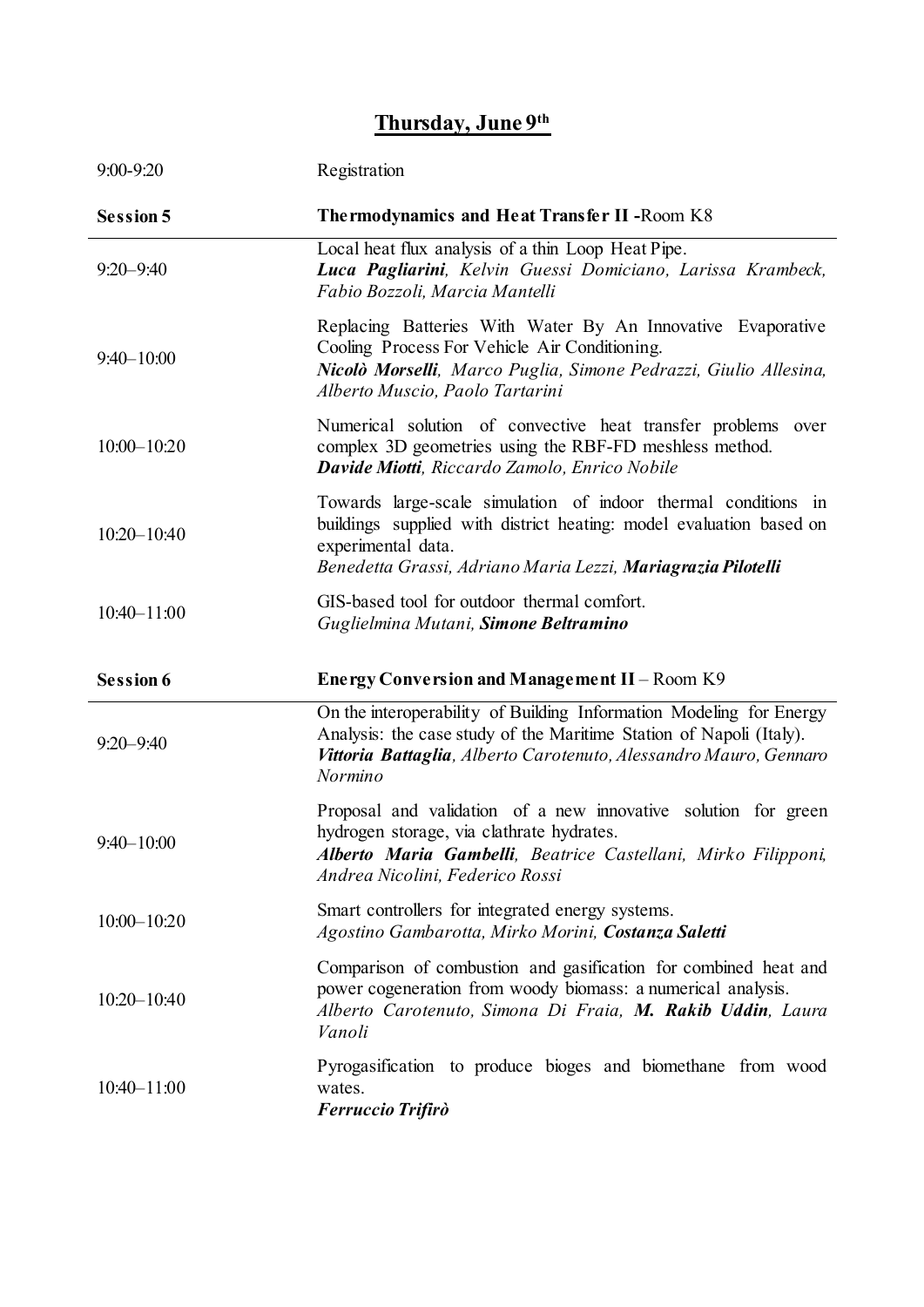Numerical Investigation on Shell and Tube Latent Heat Thermal Energy Storage with External Heat Losses Partially Filled with Metal Foam.

*Bernardo Buonomo, Oronzio Manca, Sergio Nardini Renato Elpidio Plomitallo*

A Numerical Study on an Integrated Solar Chimney with Latent Heat Thermal Energy Storage in Various Arrangements.

*Bernardo Buonomo, Maria Rita Golia, Oronzio Manca, Sergio Nardini*

An ICT platform based on a multi-objective control systemic approach, aimed at reducing energy consumption in public buildings. *Alessandro Franco*

Energy and social benefits of smart sustainable maintenance in existing public buildings. *Valeria Selicati, Nicola Cardinale*

Numerical Investigation on a Flat-Plate Direct Absorption with Water-Nanofluid Mixtures in Summer and Winter Conditions. *Bernardo Buonomo, Fabio Cardillo, Pietro Chirico*, *Oronzio Manca, Sergio Nardini, Giovanna Russo, Angela Scapaticci, Ivan Vicidomini*

Life Cycle Assessment for a solar cooling plant. *Bernardo Buonomo, Oronzio Manca, Sergio Nardini, Renato Elpidio Plomitallo, Silvio Vigna*

#### 11:45-13:15 **Round Table –** Room K8

Buildings' energy consumption models and applications

13:15-14:30 *Lunch* 

| $14:30-14:50$ | Design and construction of a UAV for high atmosphere flight<br>powered by hydrogen fuel cell.<br>Concettina Marino, Antonino Nucara, Maria Francesca Panzera,<br>Matilde Mariarosa Consolata Pietrafesa |
|---------------|---------------------------------------------------------------------------------------------------------------------------------------------------------------------------------------------------------|
| $14:50-15:10$ | Improving Efficiency and Renewables Utilization in Hybrid Heating<br>Plants for Industrial Buildings.<br>Francesco Cerboni. Simone Mancin. <b>Marco Noro</b>                                            |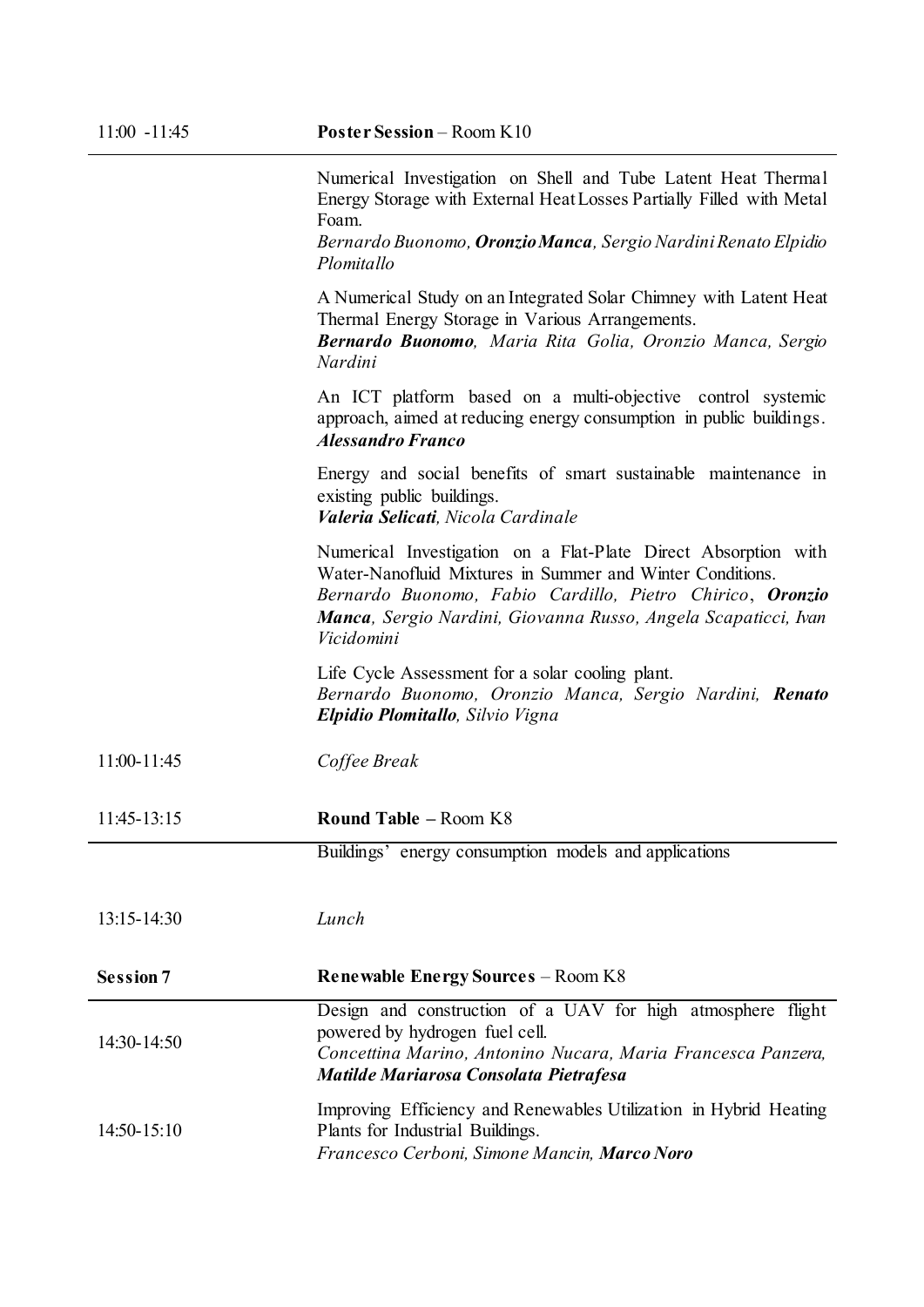| 15:10-15:30   | Development of sustainable ORC applications in the tertiary sector:<br>a case study in the Mediterranean climate.<br>Laura Cirrincione, Massimo Morale, Giorgia Peri, Gianluca<br>Scaccianoce                           |
|---------------|-------------------------------------------------------------------------------------------------------------------------------------------------------------------------------------------------------------------------|
| 15:30-15:50   | On the Modelling of PEM Electrolysis using 3D Computational Fluid<br>Dynamics.<br>Alessandro D'adamo, <b>Giuseppe Corda</b>                                                                                             |
| 15:50-16:10   | Gasification as possible technological solution for driftwood<br>management in bodies of waters.<br>Nicolò Morselli, Marco Puglia, Filippo Ottani, Fabio Dalmonte,<br>Paolo Tartarini, Giulio Allesina, Simone Pedrazzi |
| $16:10-16:30$ | Optimal management of Hybrid Heat Pump systems.<br>Alice Mugnini, Patricia Ercoli, Alessia Arteconi                                                                                                                     |
| 16:30-17:00   | <b>Closing Ceremony</b> – Room K8                                                                                                                                                                                       |